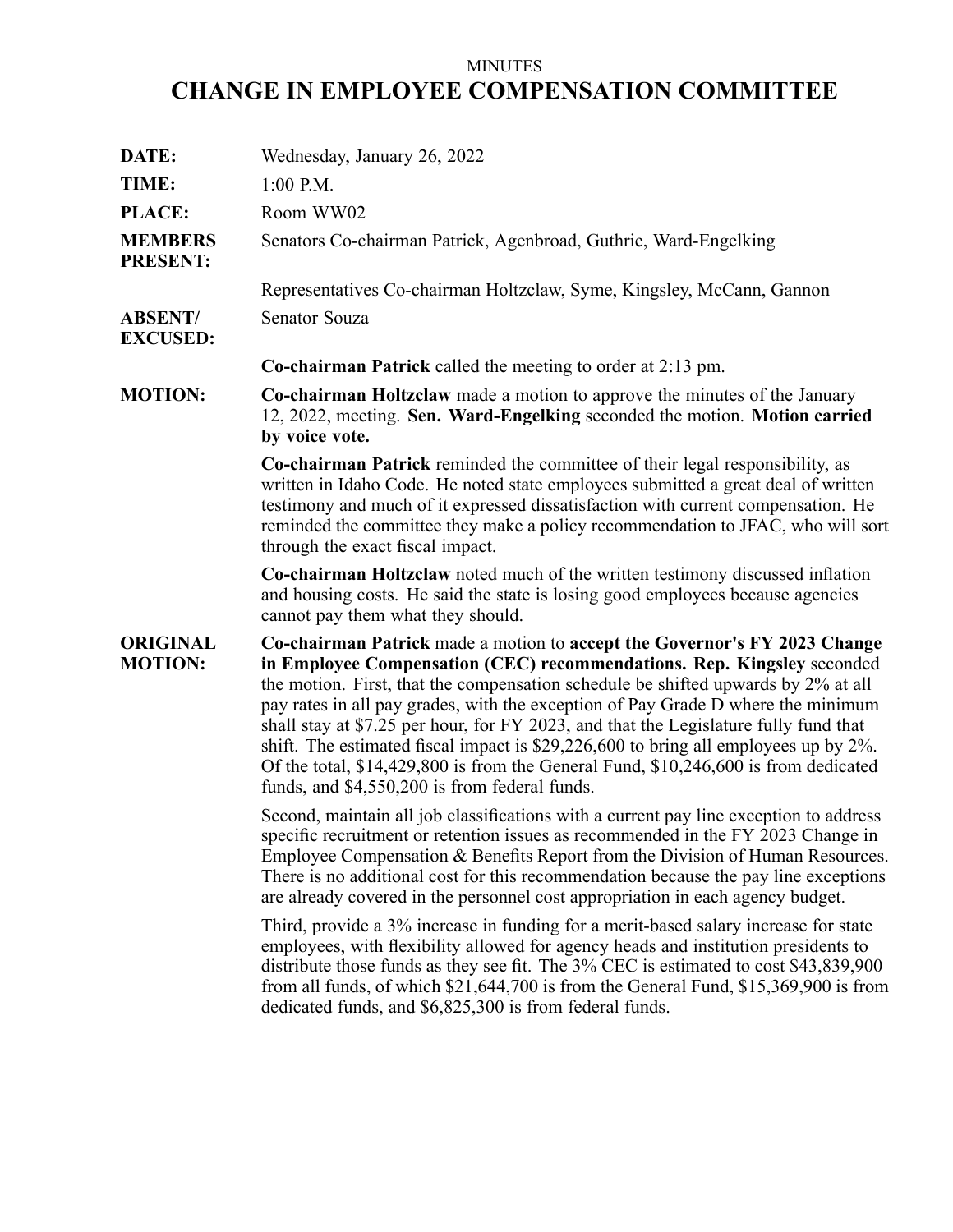Fourth, maintain the current employee benefit package for FY 2023 with an increase to appropriation for the employer share of health benefits. This will maintain the current employee group insurance package with an increase to the current year appropriation from \$11,650 to \$12,500 for an increase of \$850 per full-time position (FTP) for health insurance. Additionally, this motion would maintain current Public Employee Retirement System of Idaho (PERSI) benefits with the same employer and employee contribution rates, but include <sup>a</sup> one-year holiday for employers that contribute to the PERSI-managed sick leave plan.

**SUBSTITUTE MOTION: Sen. Ward-Engelking** made <sup>a</sup> substitute motion that matched the original motion excep<sup>t</sup> for the third component. **Rep. Gannon** seconded the motion. Sen. Ward-Engelking moved for FY 2023 <sup>a</sup> 5% increase in funding for <sup>a</sup> merit-based salary increase for state employees, with flexibility allowed for agency heads and institution presidents to distribute those funds as they see fit. The 5% CEC is estimated to cost \$73,066,500 from all funds, of which \$36,074,500 is from the General Fund, \$25,616,500 is from dedicated funds, and \$11,375,500 is from federal funds.

> **Sen. Ward-Engelking** stated the committee is statutorily required to make sure state employee's salaries and benefits are competitive and funded appropriately. This year there is an ongoing, \$600 million surplus and is the right time to reward employees so they are not losing money due to inflation. She also noted the Governor's recommendation was from fall 2021 when the revenue forecast was unsure; now it is better than expected.

**AMENDED SUBSTITUTE MOTION: Rep. Syme** made an amended substitute motion that matched the original motion excep<sup>t</sup> for the third component. **Co-chairman Holtzclaw** seconded the motion. **Rep. Syme** moved for FY 2023 an increase of up to \$1.00 per hour per permanen<sup>t</sup> employee for <sup>a</sup> merit-based salary increase and to give agency heads and institution presidents the flexibility to distribute any unused funds as they see fit for retention and recruitment purposes, subject to approval by the Division of Human Resources (DHR) and the Division of Financial Management (DFM). The intent is to give <sup>a</sup> higher percentage raise to the lower wage jobs than to the higher wage jobs. The \$1.00 per employee CEC is estimated to cost \$48,958,400 from all funds, of which \$24,930,700 is from the General Fund, \$16,139,200 is from dedicated funds, and \$7,888,500 is from federal funds.

> **Rep. Gannon** stated the Mountain Region, which includes Idaho, is experiencing 8.6% inflation; this needs to be factored into policy decisions. He stated none of the motions raises wages because of reduced buying power due to inflation.

> **Sen. Guthrie** expressed his desire to hear more positive aspects of being <sup>a</sup> state employee. He felt all the testimony was negative, but the committee and the public should appreciate the value of the benefits package and how that would translate in terms of hourly wages. He stated the public should be allowed to testify in the future and the names of those who submit written testimony should not be redacted.

> **Rep. McCann** expressed agreemen<sup>t</sup> with **Sen. Guthrie's** comments, but expressed concern that many state employees have left for better paying jobs and better than or equal benefits. She stated this year is <sup>a</sup> golden opportunity to invest in the state workforce and expressed **suppor<sup>t</sup>** for the substitute motion.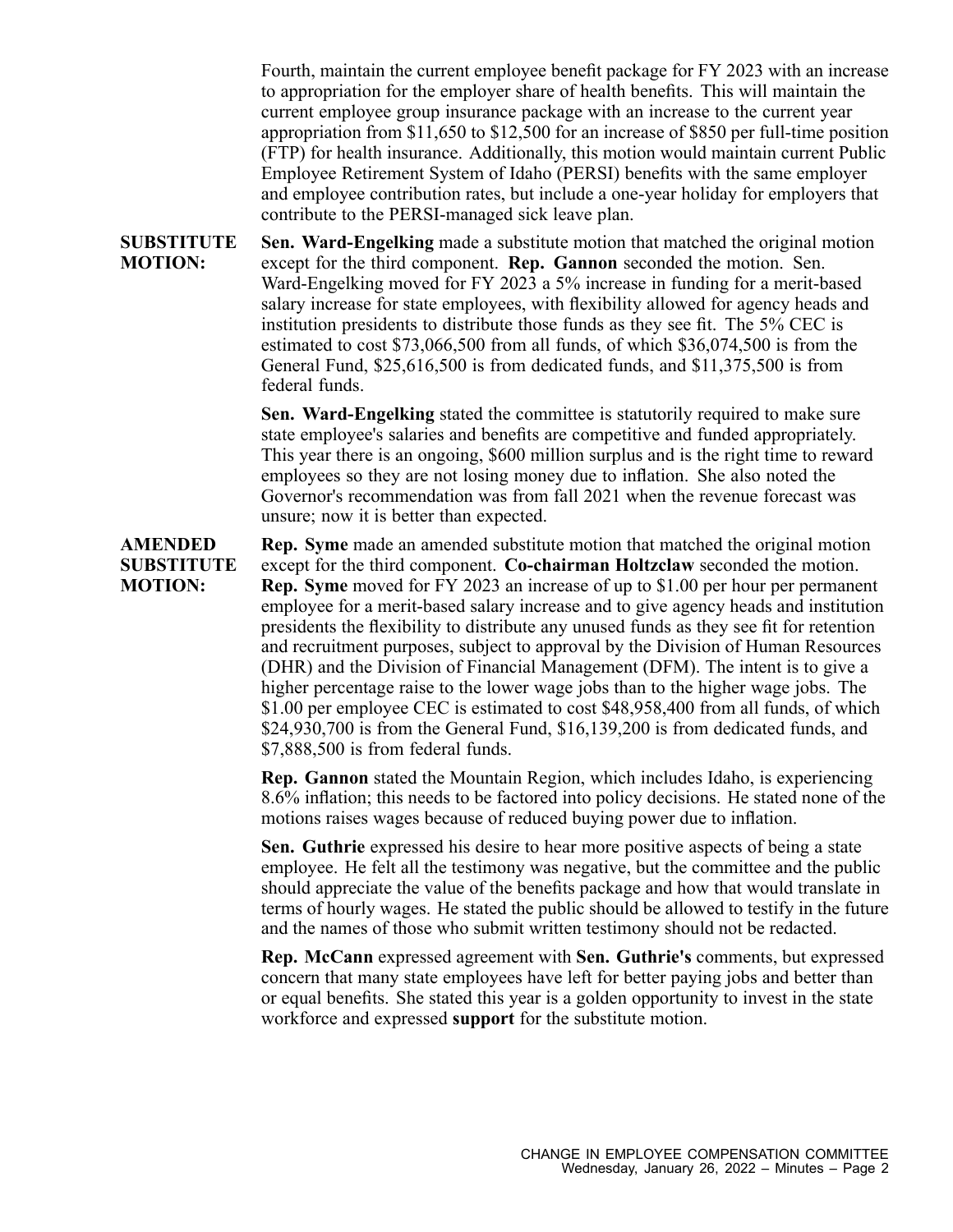|                                                                                             | <b>Sen. Agenbroad</b> remarked the committee needs to be very prudent when spending<br>taxpayer dollars and many things can change before FY 2023 begins, including<br>efforts to address inflation at the federal level. He expressed the need to take care<br>of the people who run the state, and also understand the value of the benefits and<br>work culture offered to state employees.                                                                                                             |
|---------------------------------------------------------------------------------------------|------------------------------------------------------------------------------------------------------------------------------------------------------------------------------------------------------------------------------------------------------------------------------------------------------------------------------------------------------------------------------------------------------------------------------------------------------------------------------------------------------------|
|                                                                                             | Sen. Ward-Engelking noted benefits are good, but cannot pay for food and rent.<br>She said the state is competing with other entities, including Ada County where<br>employees are getting a 9% raise and increased benefits. While no one can predict<br>the future, much of the budget surplus is ongoing and employee turnover is a<br>significant cost to the state.                                                                                                                                   |
|                                                                                             | <b>Rep.</b> Syme spoke to his motion, explaining a merit-based raise of up to \$1.00 per<br>hour is greater than a 3% raise for those making less than \$70,000. About 5,200 state<br>employees make more than that, so their percentage raise would be less than 3%.<br>This option costs approximately \$5 million more than a 3% merit-based increase.                                                                                                                                                  |
|                                                                                             | Lori Wolff, Administrator, DHR, explained in the past percentage based, merit pay<br>raises have been used to avoid compression issues, but it is technically feasible to<br>implement Rep. Syme's approach. She noted the vacancy rate is spread across all<br>pay grades and is highly dependent on the actual position.                                                                                                                                                                                 |
| <b>ROLL CALL</b><br><b>VOTE ON</b><br><b>AMENDED</b><br><b>SUBSTITUTE</b><br><b>MOTION:</b> | Roll call vote was requested. Motion failed by a vote of 4 AYE and 5 NAY and 1<br>Absent/Excused. Voting in favor of the motion: Co-chairman Holtzclaw, Sen.<br>Guthrie, and Reps. Syme and Kingsley. Voting in opposition to the motion:<br>Co-chairman Patrick, Sens. Agenbroad and Ward-Engelking, and Reps.<br>McCann and Gannon. Sen. Souza was absent/excused.                                                                                                                                       |
| <b>ROLL CALL</b><br><b>VOTE ON</b><br><b>SUBSTITUTE</b><br><b>MOTION:</b>                   | Roll call vote was requested. Motion failed by a vote of 4 AYE and 5 NAY and 1<br>Absent/Excused. Voting in favor of the motion: Co-chairman Holtzclaw, Sen.<br>Ward-Engelking, and Reps. McCann and Gannon. Voting in opposition to the<br>motion: Co-chairman Patrick, Sens. Agenbroad and Guthrie, and Reps. Syme<br>and Kingsley. Sen. Souza was absent/excused.                                                                                                                                       |
|                                                                                             | <b>Co-chairman Patrick</b> reminded the committee that a great deal of research and data<br>analysis was done to make the Governor's CEC recommendations.                                                                                                                                                                                                                                                                                                                                                  |
| <b>ROLL CALL</b><br><b>VOTE ON</b><br><b>ORIGINAL</b><br><b>MOTION:</b>                     | Roll call vote was requested. Motion failed by a vote of 4 AYE and 5 NAY and<br>1 Absent/Excused. Voting in favor of the motion: Co-chairman Patrick, Sens.<br>Agenbroad and Guthrie, and Rep. Kingsley. Voting in opposition to the motion:<br>Co-chairman Holtzclaw, Sen. Ward-Engelking, and Reps. Syme, McCann, and<br>Gannon. Sen. Souza was absent/excused.                                                                                                                                          |
| <b>ORIGINAL</b><br><b>MOTION:</b>                                                           | <b>Rep. McCann</b> made a motion to first, shift the compensation schedule upwards by<br>4% at all pay rates in all pay grades, with the exception of Pay Grade D where the<br>minimum shall stay at \$7.25 per hour, for FY 2023, and that the Legislature fully<br>fund that shift. The estimated fiscal impact is \$58,453,200 to bring all employees up<br>by 4%. Of the total, \$28,859,600 is from the General Fund, \$20,493,200 is from<br>dedicated funds, and \$9,100,400 is from federal funds. |
|                                                                                             | Second, maintain all job classifications with a current pay line exception to address<br>specific recruitment or retention issues as recommended in the FY 2023 Change in<br>Employee Compensation & Benefits Report from the Division of Human Resources.<br>There is no additional cost for this recommendation because the pay line exceptions<br>are already covered in the personnel cost appropriation in each agency budget.                                                                        |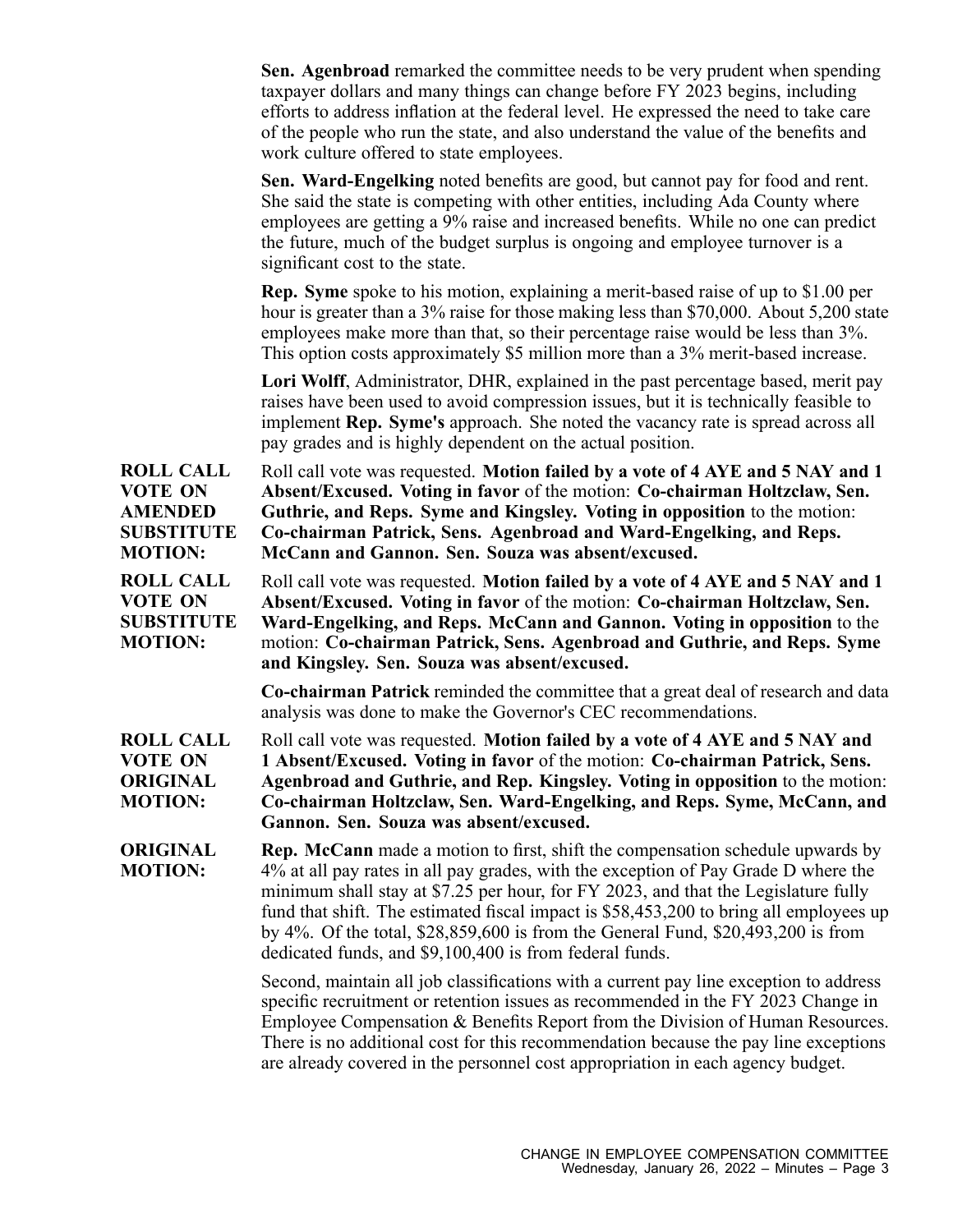Third, provide <sup>a</sup> 3% increase in funding for <sup>a</sup> merit-based salary increase for state employees, with flexibility allowed for agency heads and institution presidents to distribute those funds as they see fit. The 3% CEC is estimated to cost \$43,839,900 from all funds, of which \$21,644,700 is from the General Fund, \$15,369,900 is from dedicated funds, and \$6,825,300 is from federal funds.

Fourth, maintain the current employee benefit package for FY 2023 with an increase to appropriation for the employer share of health benefits. This will maintain the current employee group insurance package with an increase to the current year appropriation from \$11,650 to \$12,500 for an increase of \$850 per full-time position (FTP) for health insurance. Additionally, this motion would maintain current Public Employee Retirement System of Idaho (PERSI) benefits with the same employer and employee contribution rates, but include <sup>a</sup> one-year holiday for employers that contribute to the PERSI-managed sick leave plan. **Sen. Ward-Engelking** seconded the motion.

**Rep. McCann** stated she supported fully funding any shortfall within higher education in implementing the CEC in order for the institutions to not need to raise tuition and fees. The estimated fiscal impact is approximately \$10,861,300.

**SUBSTITUTE MOTION: Rep. Gannon** made <sup>a</sup> substitute motion that matched the original motion excep<sup>t</sup> for the first component. He moved that the compensation schedule be shifted upwards by 5% at all pay rates in all pay grades, with the exception of Pay Grade D where the minimum shall stay at \$7.25 per hour, for FY 2023, and that the Legislature fully fund that shift. The estimated fiscal impact is \$73,066,500 to bring all employees up by 5%. Of that total, \$36,074,500 is from the General Fund, \$25,616,500 is from dedicated funds, and \$11,375,500 is from federal funds. **Motion failed due to lack of <sup>a</sup> second.**

**SUBSTITUTE MOTION: Co-chairman Holtzclaw** made <sup>a</sup> substitute motion that matched the original motion excep<sup>t</sup> for the first and third components. **Rep. Syme** seconded the motion. For the first componen<sup>t</sup> Co-chairman Holtzclaw moved that the compensation schedule be shifted upwards by 3% at all pay rates in all pay grades, including seasonal and temporary workers, with the exception of Pay Grade D where the minimum shall stay at \$7.25 per hour, for FY 2023, and that the Legislature fully fund that shift. The estimated fiscal impact is approximately \$45 million. For the third componen<sup>t</sup> he moved for FY 2023 an increase of up to \$1.00 per hour per permanen<sup>t</sup> employee for <sup>a</sup> merit-based salary increase and to give agency heads and institution presidents the flexibility to distribute any unused funds as they see fit for retention and recruitment purposes, subject to approval by the Division of Human Resources (DHR) and the Division of Financial Management (DFM). The \$1.00 per employee CEC is estimated to cost \$48,958,400 from all funds, of which \$24,930,700 is from the General Fund, \$16,139,200 is from dedicated funds, and \$7,888,500 is from federal funds.

> **Lori Wolff** testified as long as the cost of applying <sup>a</sup> salary structure shift to temporary and seasonal employees is included in the appropriation, she did not foresee any implementation issues.

**ROLL CALL VOTE ON SUBSTITUTE MOTION:** Roll call vote was requested. **Motion failed by <sup>a</sup> vote of 3 AYE and 6 NAY and 1 Absent/Excused. Voting in favor** of the motion: **Co-chairman Holtzclaw, and Reps. Syme and Kingsley. Voting in opposition** to the motion: **Co-chairman Patrick, Sens. Agenbroad, Guthrie, and Ward-Engelking, and Reps. McCann and Gannon. Sen. Souza was absent/excused.**